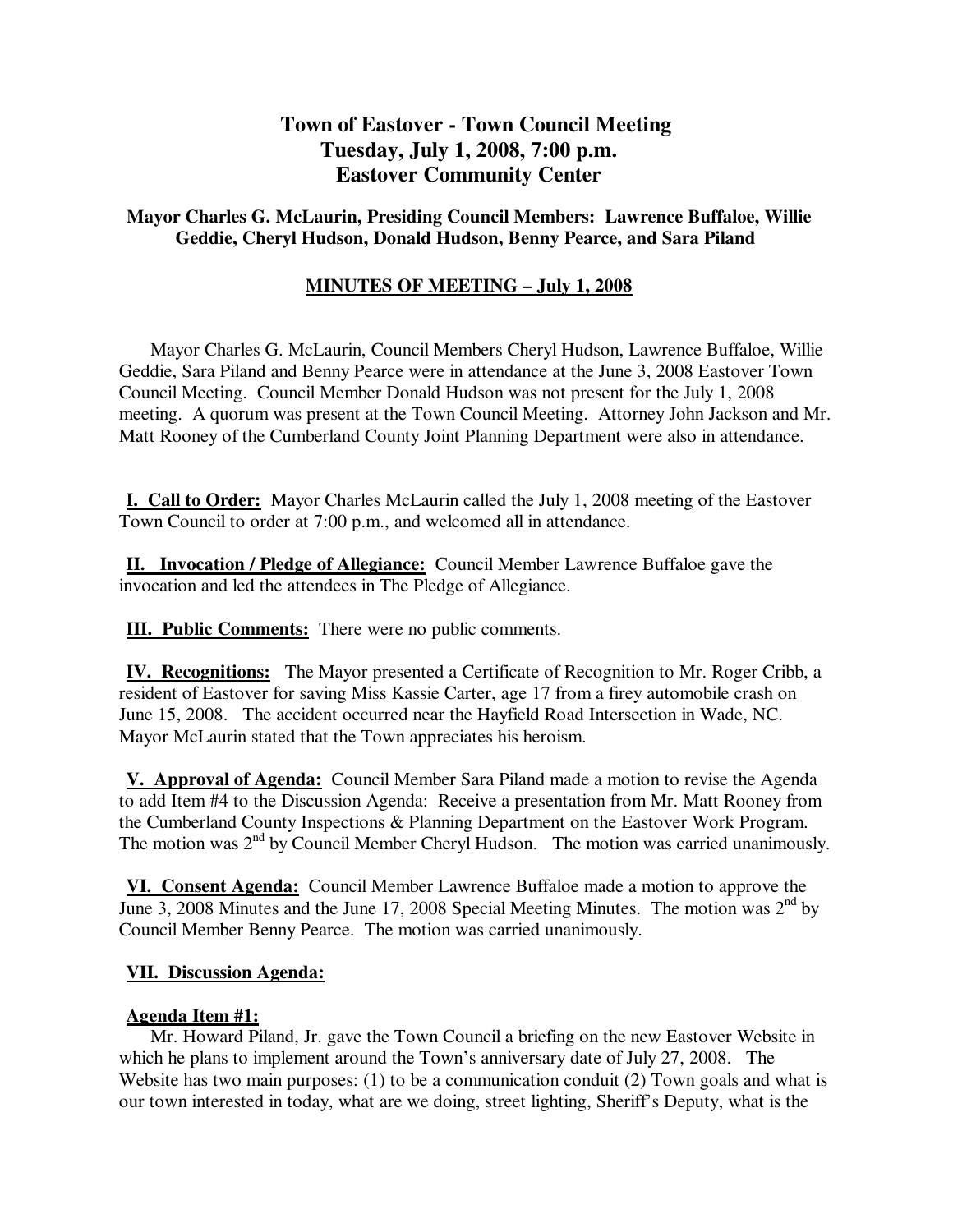zoning and planning process, etc.). Community events could be posted on the Website. The Town Clerk will have the ability to do this. Use her as a funnel for information, and from her it goes out to the community. He advised that we now have over two hundred applicants that have signed up for emails from this Website. Mr. Piland stated that the Website would be a great community service. Civic Club, Community Watch, church activities, school activities, and town history could be put on the Website. Mr. Piland stated that the Town Clerk could click on the calendar and add activities. The home page is the site map. The Eastover Fire Department and several of the churches also have a Website and could be linked to the Town of Eastover Website. Mr. Piland asked that the Town Council discuss the Website presented, and there may be other things you would want to add to the site. The Town Council will discuss the Website on July 15, 2008 at its Special Meeting.

#### **Agenda Item #2:**

Chief, Mark McLaurin gave a presentation to the Town Council concerning the Eastover Fire Department's budget and their needs.

 The Fire Department began in 1956. Chief McLaurin stated that the tax rate is the same as it was in 1960 @ a rate of .10% per \$100.00 valuation. The tax rate has not changed all these years. Chief McLaurin stated that the Eastover Fire Department has eight vehicles, one boat, and are forty-five personnel strong. Volunteers is an underscore, could not operate without the volunteers. They work hard to acquire certification and work long hours. Chief McLaurin stated that they cover 37 square miles and 5 miles of Interstate, and stated that Fayetteville only covers one mile of the Interstate at Exit 49. They run Emergency Medical Services, rescue services, and are also responsible for down power lines, trees in the road, and are doing all these things with less funding. For Insurance purposes, ratings are from Class one to ten with Eastover Fire Department rated as a Class six for residential. Class ten is the highest rating. The water system will enable use to get a better rating.

 The clothing the firemen wear must be replaced every ten years at a cost of approximately \$29,201.00. Rapid Rescue Teams are on standby for rescue of automobile accident victims, farm equipment, and water rescue. They need additional equipment, thermal camera devices, pagers (radios) need to be replaced as they are ten year or older. The Fire Department does more and more without any more funding. They struggle to make ends meet. Exhibit C in your Agenda Book shows how their funds are spent. 18% goes into the truck fund, the last vehicle cost over \$400,000.00 and they are making payments of over \$52,000.00 per month in payments for this vehicle. The Rescue Team has 19 breathing apparatus at a cost of \$19,000.00 each of which sixteen of these are not up to speed. The sixteen do not have a coupling device that could not have another bottle of oxygen connected. The firemen must have these if they go into a house to rescue another fireman. This coupling connects to the other firefighter's equipment to give them additional oxygen.

 Attorney John Jackson stated that the tax rate of 10.5 cents per \$100 valuation could be appropriated, with ½ cent going to the Chief's Association.

 Council Member Willie Geddie asked Chief McLaurin if the Eastover Fire Department inspected the schools. Chief McLaurin stated that is the responsibility of the Cumberland County Fire Marshall's Office. Chief McLaurin stated that they do go to the schools in the month of October (Fire Safety Week) to give demonstrations and fire safety lectures to the children and staff.

Chief McLaurin is requesting that the Town Council consider the needs of the Eastover Fire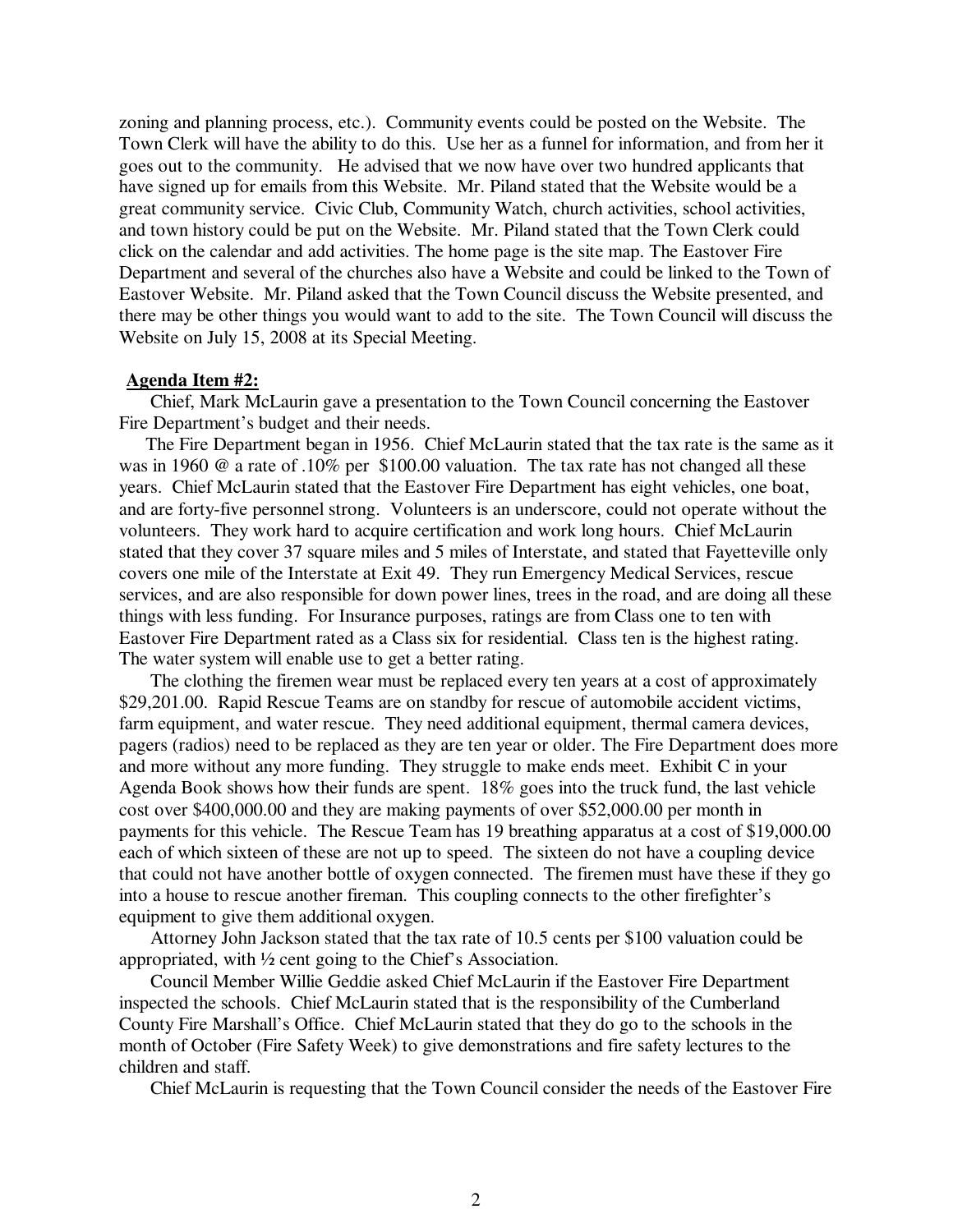Department and possible increase in funding. The Town Council stated they would consider the issues presented at the next working session. Council Member Sara Piland stated that the community appreciates the service the Eastover Fire Department does. It is a great community service. We are going to do what we can do to help you and your department. Mayor McLaurin stated that the budget is limited at this time, but we will do what we can to help.

#### **Agenda Item #3:**

The Town Council discussed the Petition for Annexation by developer John Koenig property has been received in satisfactory form by the attorney. This was originally presented to the Town Clerk at the May 3, 2008 Town Council Meeting. The Clerk must prepare and sign a Certificate of Sufficiency to the Town Board. Attorney John Jackson stated that the next step was for the Mayor and Town Council to direct the Town Clerk to investigate the sufficiency of the voluntary annexation petition by developer John Koenig. Council Member Sara Piland asked if the Clerk could investigate this matter as we are new and this is our first annexation, or should the Town Attorney do this. Attorney Jackson stated that he and Mr. Matt Rooney would help the Clerk with this action. Mr. Jackson stated that statistical data be prepared for voting purposes. Mr. Jackson stated that the property to be annexed must be contiguous to the existing Town of Eastover town limits, all land proposed for annexation in the petition and shown on filed plat is owned by Estate Builders, LLC, and that the name on the application should be Estate Builders, LLC. Attorney Jackson stated that a pre-clearance letter must be prepared with a 120-day effective date, and a "meets and bounds" description will be needed to forward to the State.

 Council Member Sara Piland and the Mayor wanted to know how much this would cost the Town. Council Member Sara Piland feels that the petitioner should bear the cost. Mr. Jackson stated that this would increase our tax base and he had never heard of anyone turning down a petition for annexation. Attorney Jackson stated it was up to the Board whether to proceed or not. Upon receipt of the Sufficiency Certificate from the Clerk it is then in the Town Council's hands whether to proceed for consideration for a Public Hearing. The Mayor directed the Town Clerk to investigate a petition received under G.S. 160A-31 and present a "Certificate of Sufficiency" to the Town Board at the next Town Council Meeting. Council Member Lawrence Buffaloe made a motion to proceed and the motion was  $2<sup>nd</sup>$  by Council Member Cheryl Hudson. The motion was carried unanimously.

#### **Agenda Item #4:**

Mr. Matt Rooney from the Cumberland County Planning & Inspections Department gave a presentation on the Eastover Work Program. Mr. Rooney stated that he has provided us with the Eastover Work Program as prepared by the Cumberland County Planning & Inspections Department. Mr. Rooney stated he does not think there is anything new in this plan. The following items in the plan have been discussed at our workshop meetings and should be included in the Eastover Work Program. They are as follows:

 1. Staff recommendations regarding whether specific zoning districts are consistent with the goals of the Eastover Detailed Land Use Plan and existing and future development.

 2. Staff recommendations for development standards within the Town of Eastover and Eastover Municipal Influence Area.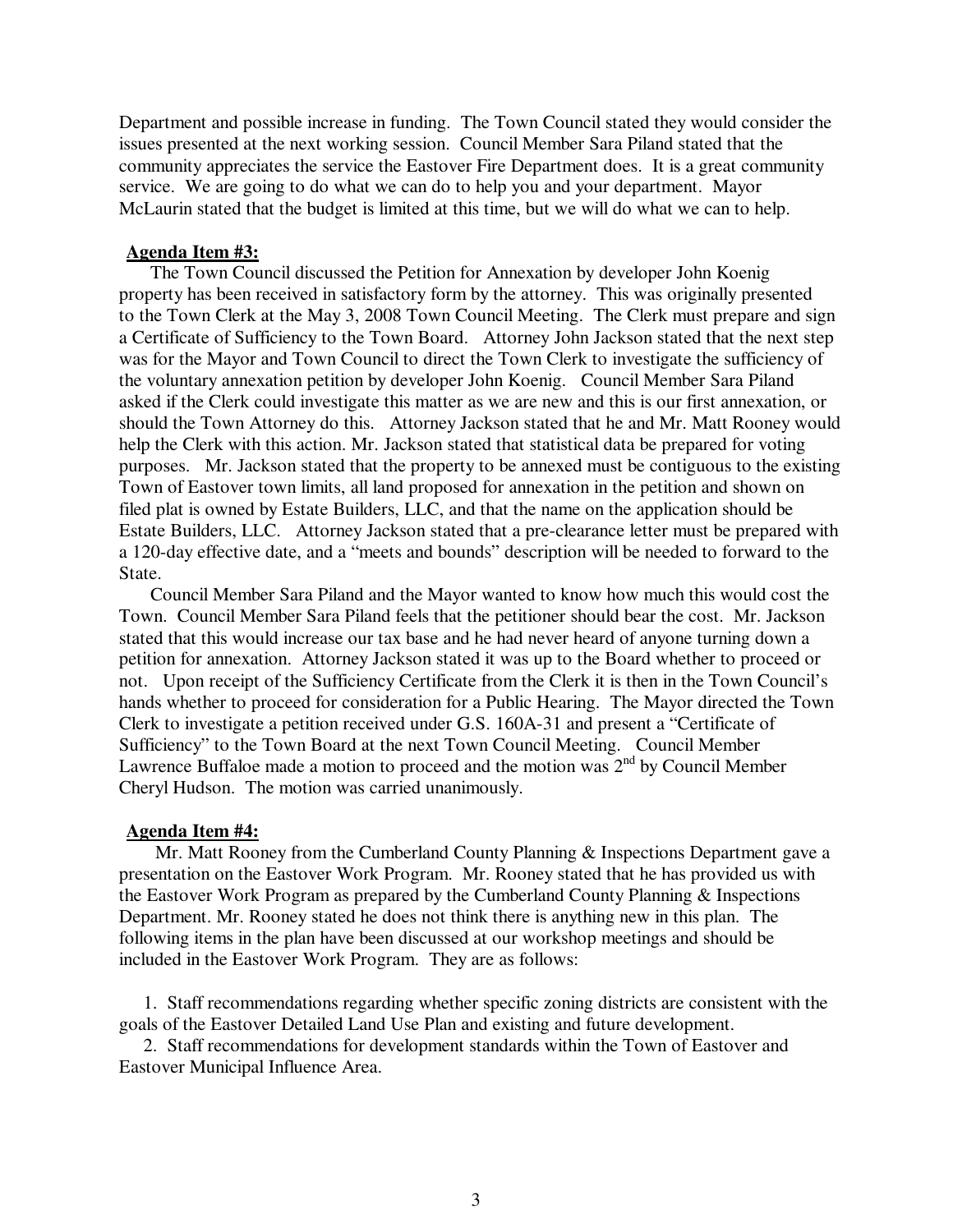3. Staff recommendations for possible revisions to the landscaping requirements in the zoning ordinance.

- 4. Staff recommendations for possible revisions to the sign ordinance.
- 5. Staff assistance with community forums.

 Mr. Rooney stated that we have had problems with specific zoning districts (Item #1). There has been an on going debate over the Municipal Influence areas. That is over as to who is included and why. Basically we are proposing that the Town of Eastover maybe wants to consider having specific standards written just for the Town of Eastover (Item #2). Items #3  $\&$ #4, appearance seem to have a lot of importance for the Town Council. Mr. Rooney stated that the Board should consider a possible revision to the landscaping requirements, and sign ordinance. Item #5 is for staff assistance and any community forums the Town Council would want to have. Mr. Rooney stated that he did not know if the list was all-inclusive, that members should review and include any items they want added or changed to the Work Program. He is not suggesting that this be the final Work Program. If the Council wants only one or two of the items listed on the Work Program to please let him know.

 Attorney Jackson suggested that the Town Council have a work session on the proposed Work Program and add or delete any items as needed. Mr. Rooney stated that the Town does not have to make a decision tonight. Council Member Sara Piland wanted to know if the Council could ask for other services during the coming year. Mr. Rooney stated that they are open to suggestions and could ask for additional services at any time. Council Member Sara Piland stated that she was satisfied with the proposed Eastover Work Program and said these items had been discussed at previous work sessions. She asked the other Council Members if they had any problems or suggestions about the proposed Eastover Work Program. None of the Council Members had any problems with the proposed Eastover Work Program as long as they knew they could add or change at a later date if needed.

 A motion to approve the proposed Eastover Work Program was made by Council Member Sara Piland, and asked Mr. Rooney to convey this to Mr. Thomas J. Lloyd, the Director of the Cumberland County Planning  $\&$  Inspections Department. The motion was  $2^{nd}$  by Council Member Benny Pearce. The motion was carried unanimously.

#### **IX. Mayor's Update:**

 a. Mayor McLaurin stated that everyone should be aware of the new Eastover, NC 28312 address that is effective August 2, 2008.

 b. Mayor McLaurin reminded all the Town Council Members of the BRAC Leadership Luncheon at the Hospitality Suite at the Crown Coliseum on July 15, 2008 at 11:30 a.m. to 1:00 p.m. Council Member Sara Piland stated that eight seats have been committed, already paid, and if we cannot attend we need to get someone to fill the space. A General from Fort McPherson will be one of the speakers at the luncheon. Mayor McLaurin stated that if anyone wants to carpool with him to let him know.